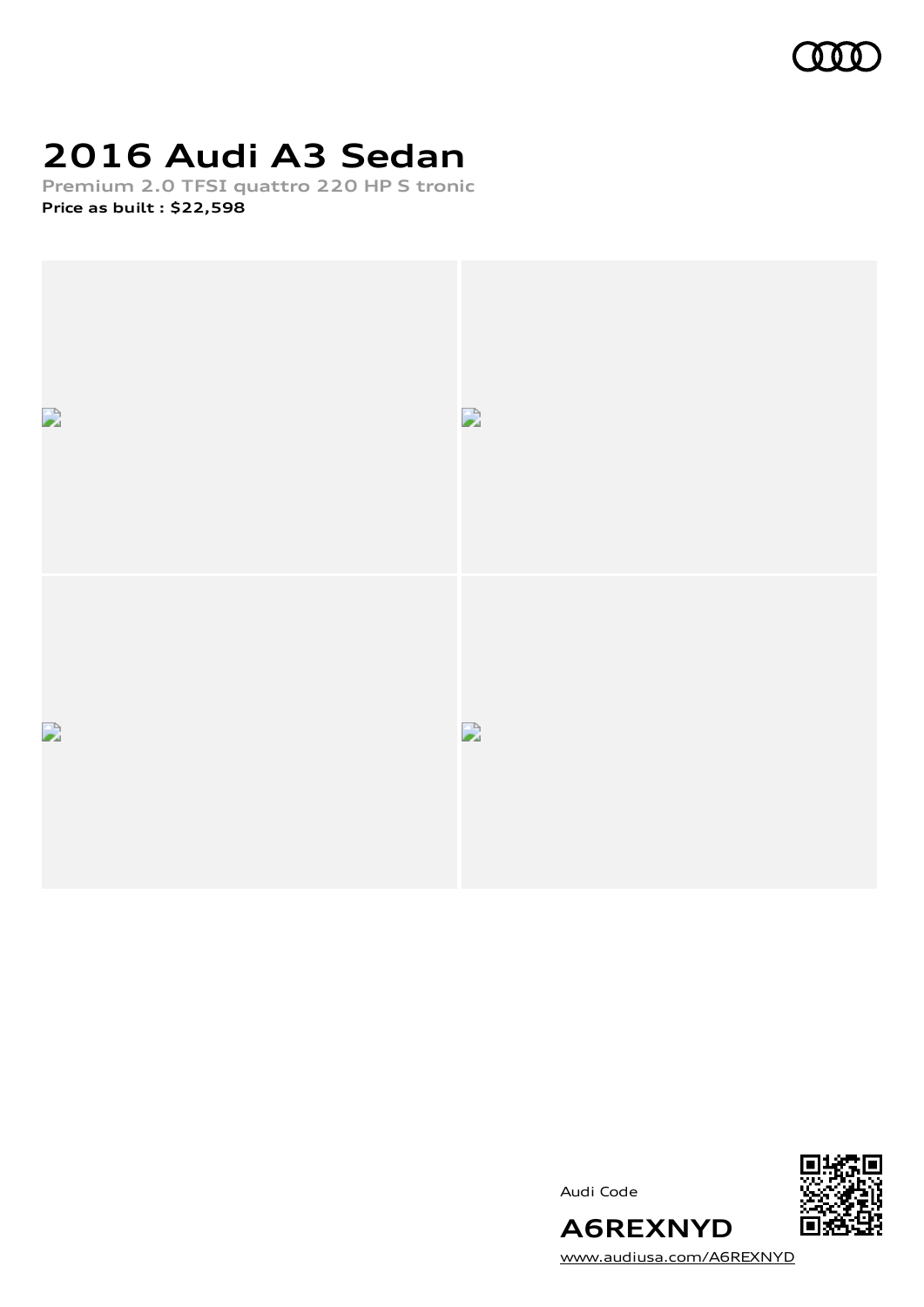### **Summary**

#### **Audi 2016 Audi A3 Sedan** Premium 2.0 TFSI quattro 220 HP S tronic

**Price as buil[t](#page-10-0)** \$22,598

#### **Exterior colour**

Brilliant Black

**Interior colour**

### $\overline{\phantom{a}}$

#### **Further Information**

|                 | N٥           |
|-----------------|--------------|
| Mileage         | 68,577 miles |
| Type of vehicle | Used car     |

**Warranty**

**Audi Code** A6REXNYD

**Your configuration on www.audiusa.com** [www.audiusa.com/A6REXNYD](https://www.audiusa.com/A6REXNYD)

**Commission number** 76afa3ed0a0e09a92577

#### **Technical Specifications**

Seats **black** Dashboard black Carpet black

Headliner lunar silver

| Engine type                  | Four-cylinder                                 |
|------------------------------|-----------------------------------------------|
| stroke                       | Displacement/Bore and 1,984/82.5 x 92.8 cc/mm |
| Torque                       | 258 @ 1600 - 4400 lb-ft@rpm                   |
| Top track speed              | 130 mph mph                                   |
| Acceleration (0 - 60<br>mph) | 5.8 sec. seconds                              |
| Recommended fuel             | Premium                                       |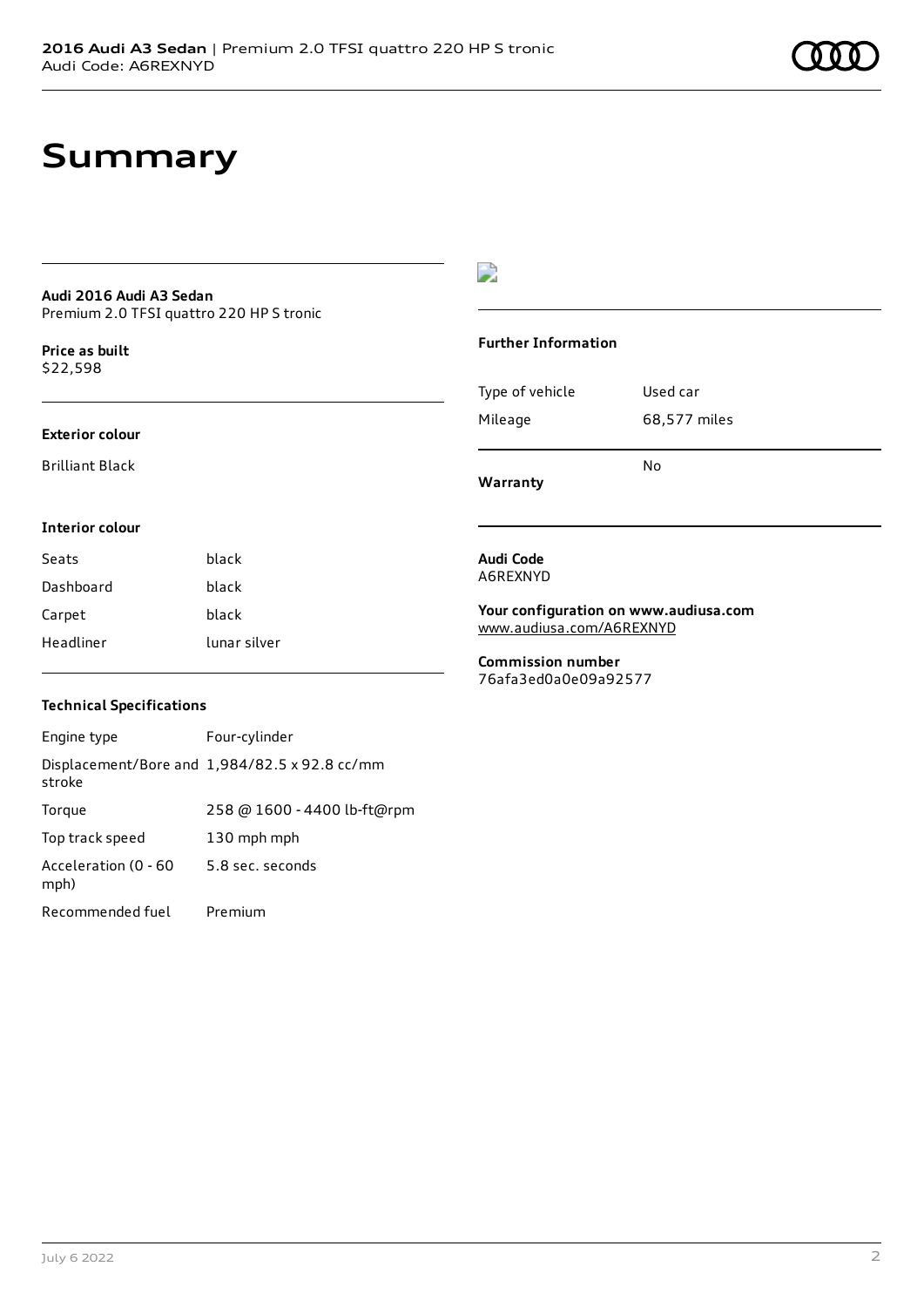## **Equipment**

Brilliant Black

Sport suspension

Black cloth headliner

Heated front seats

Audi music interface with Lightning adapter cable



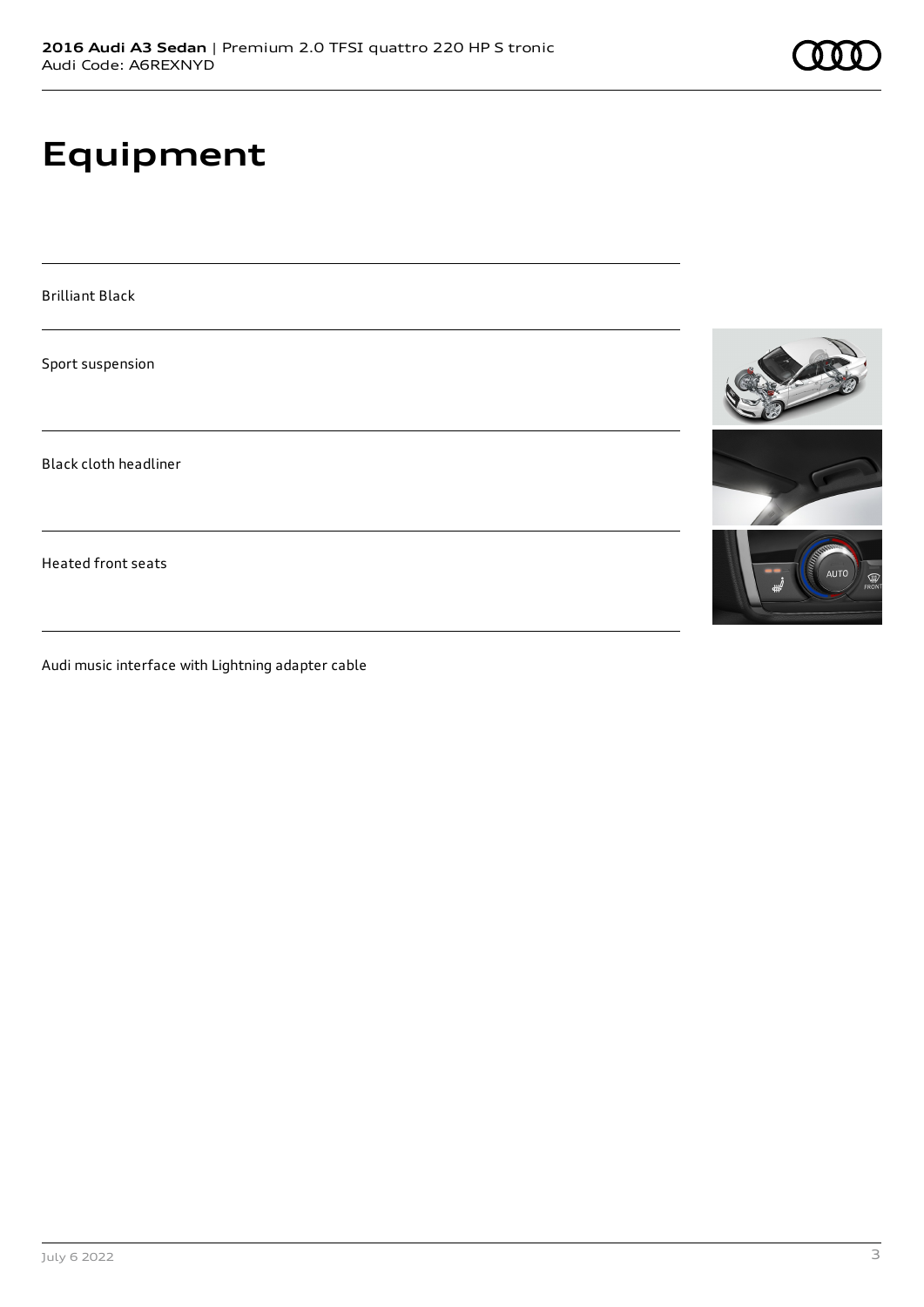### **Standard features**

### **Safety and Security**

| 4UB   | Driver and front-passenger advanced airbags                                       |
|-------|-----------------------------------------------------------------------------------|
| 1AT   | Electronic stabilisation control (ESC)                                            |
| UH1   | Electromechanical parking brake                                                   |
| 8T2   | Cruise control with coast, resume and<br>accelerate features                      |
| 6Y8   | Speed limiter                                                                     |
| 4H3   | Manual child lock                                                                 |
| 1 N 3 | Electromechanical power steering                                                  |
| 7K6   | Tire-pressure monitoring system                                                   |
| 4X3   | Head/thorax side airbags                                                          |
| 8N6   | Light / rain sensor                                                               |
| 412   | Power central locking system with safety<br>unlock feature if airbags deploy      |
| 3B7   | ISOFIX child seat mounting and Top Tether<br>anchorage point for outer rear seats |

#### **Exterior**

| 0PO | Dual exhaust outlets                             |
|-----|--------------------------------------------------|
| 6XD | Power-adjustable heated exterior side<br>mirrors |
| 1S1 | Tool kit and jack                                |
| 9T1 | Heated washer nozzles, front                     |
| 0N4 | 4-link rear suspension                           |
| 8IG | Xenon plus headlights                            |
| 8Q3 | Automatic headlight leveling                     |
| 8TB | Rear fog lights                                  |
| H7K | 17" 225/45 all-season tires                      |
| 8SK | LED taillights                                   |

# **Interior**

**Exterior**

| QJ1              | Aluminum interior package                                 |
|------------------|-----------------------------------------------------------|
| 3FB              | Panoramic glass roof                                      |
| 7M0              | Plastic door sill trims                                   |
| 9AK              | Dual-zone automatic climate control                       |
| 4L <sub>2</sub>  | Interior rear-view mirror with manual dipping<br>function |
| QQ5              | With additional lights (interior lighting)                |
| 1XW              | Three-spoke multifunction steering wheel                  |
| 6E3              | Front center armrest                                      |
| 7F9              | Leather gearshift knob                                    |
| 3 <sub>NU</sub>  | Load-through facility                                     |
| 7HA              | Cloth interior on doors                                   |
| N4M              | Leather seating surfaces                                  |
| 5 <sub>M</sub> A | Micrometallic Silver inlays                               |
|                  |                                                           |

4KC Side and rear windows in heat-insulating

C0X 17" 5-spoke-star design wheels with 225/45

glass

all-season tires

4ZE Black moldings

#### **Infotainment and Driver Assistance**

| 7X2 | Audi parking system with rear view camera |
|-----|-------------------------------------------|
| 7W1 | Audi pre sense <sup>®</sup> basic         |
| KA2 | Rear view camera                          |
| 9VD | Audi sound system                         |
| 9S5 | Monochrome driver information system      |
|     |                                           |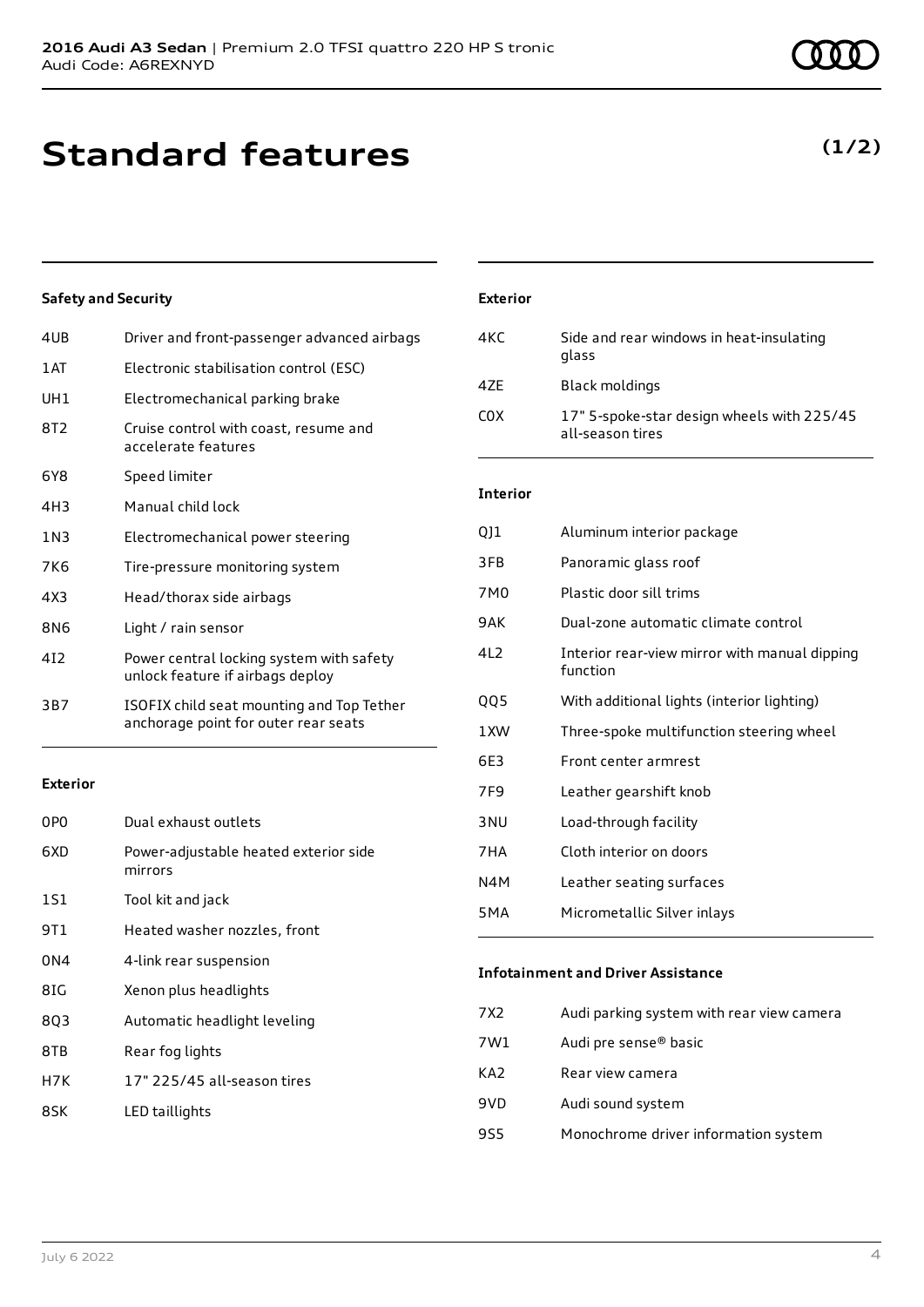**(2/2)**

### **Standard features**

### **Infotainment and Driver Assistance**

| I8D | MMI® radio |  |
|-----|------------|--|
|-----|------------|--|

- QV3 SiriusXM® Satellite Radio
- 9ZX Bluetooth<sup>®</sup> wireless technology preparation for mobile phone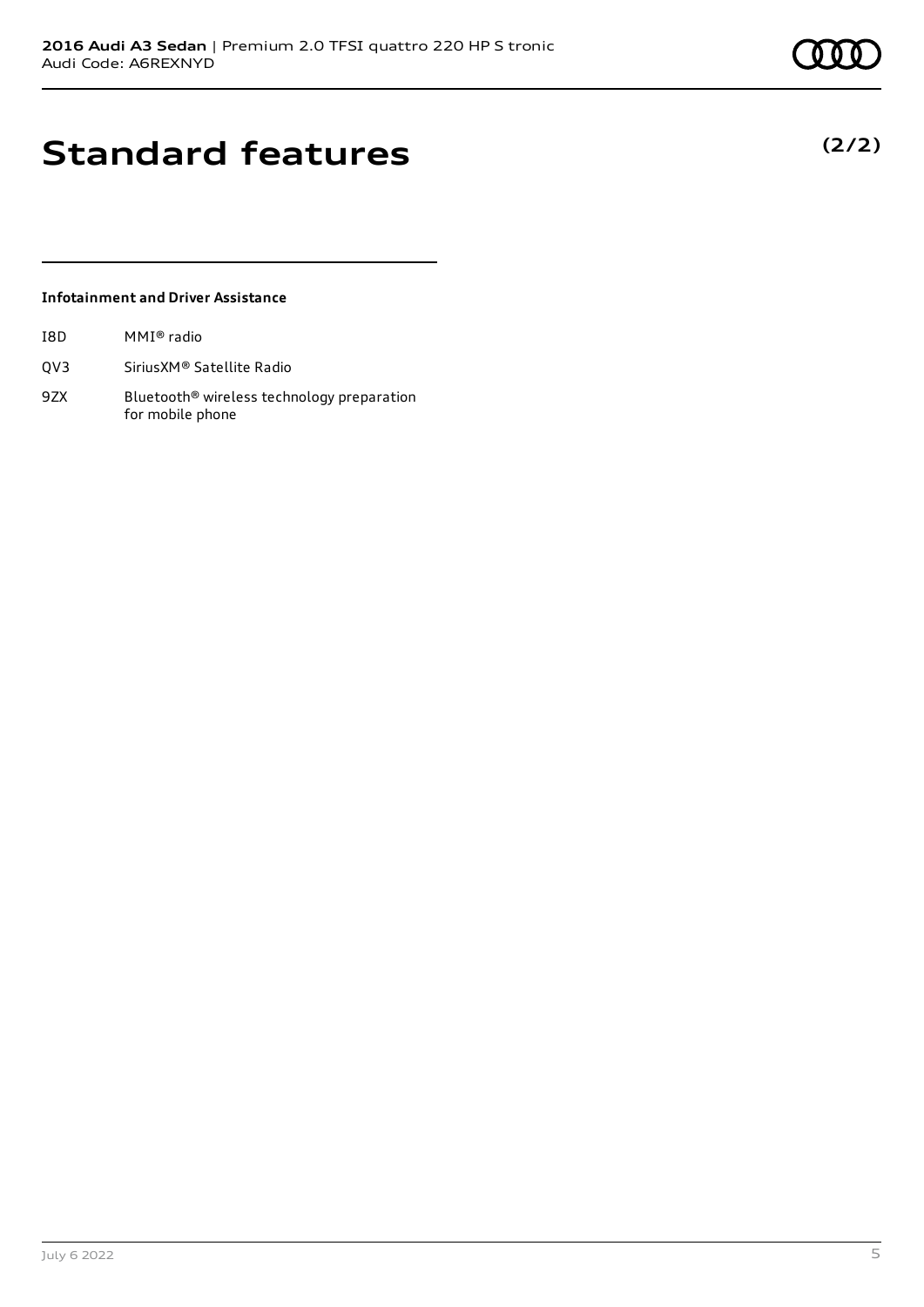## **Dealer remarks**

FUEL EFFICIENT 33 MPG Hwy/24 MPG City! CARFAX 1-Owner, ONLY 68,577 Miles! Heated Leather Seats, Moonroof, All Wheel Drive, Turbo Charged, Back-Up Camera, AUDI MUSIC INTERFACE W/LIGHTNING ADAP. HEATED FRONT SEATS, Aluminum Wheels

### WHY BUY FROM US

If there's one thing we want everyone to know it's that at Audi Des Moines we are here to make you happy. Our commitment to customer service extends to all areas of our dealership - far beyond your purchase of a new Audi or used car in Des Moines.

#### OPTION PACKAGES

HEATED FRONT SEATS, AUDI MUSIC INTERFACE W/LIGHTNING ADAPTER CABLE.

#### EXPERTS ARE SAYING

"Compared with other small luxury cars, the 2016 Audi A3 feels more grown-up: an honest-to-goodness luxury car instead of a fancy compact. The cabin remains pleasantly quiet on the highway -- another marker of luxury status." -Edmunds.com.

Fuel economy calculations based on original manufacturer data for trim engine configuration.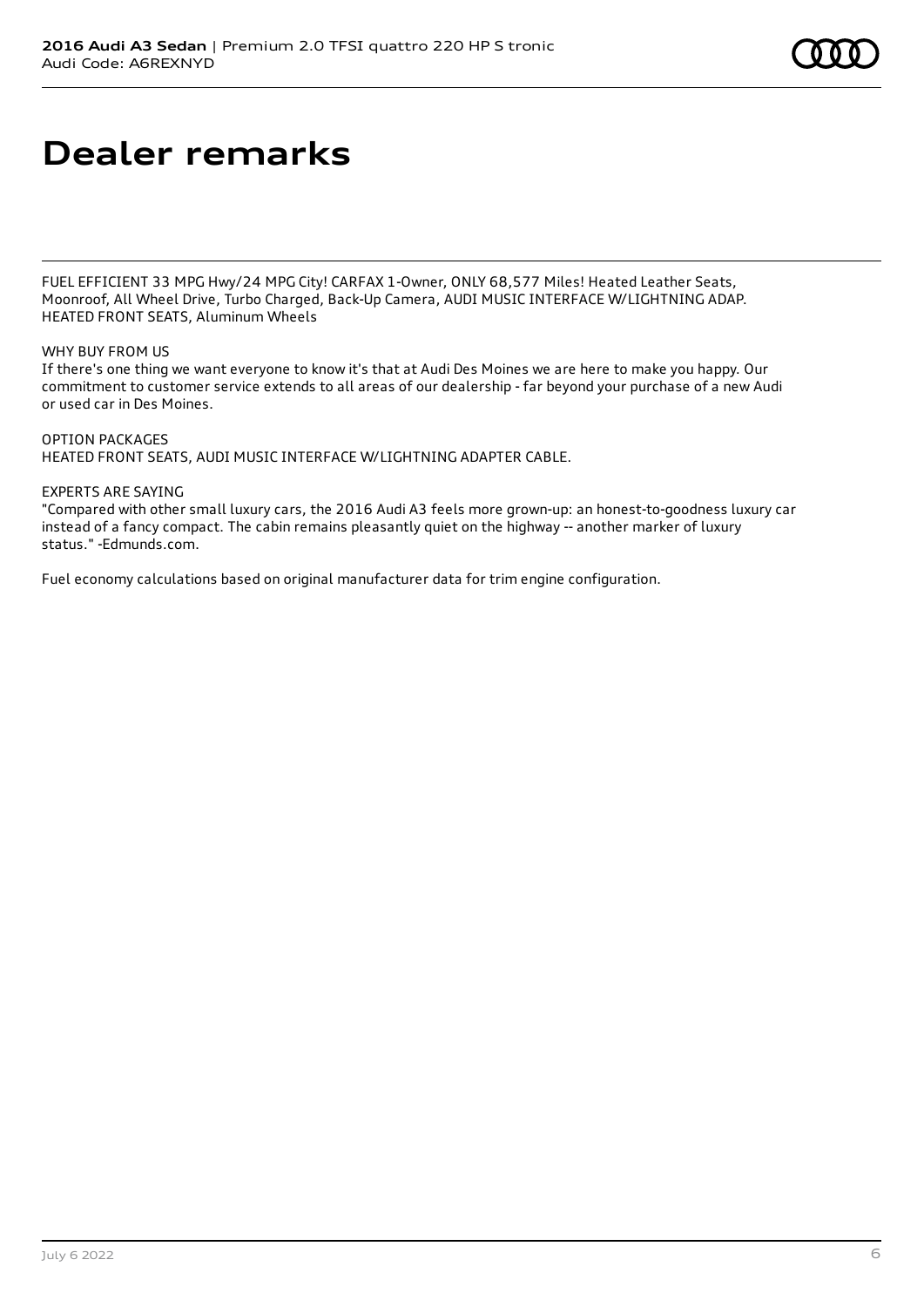### **Technical Specifications**

### **(1/2)**

#### **Engineering | Performance** Engine type Four-cylinder Acceleration (0 - 60 mph) 5.8 sec. seconds Engine block Cast-iron Induction/fuel injection Turbocharged/TFSI® Cylinder head Aluminum-alloy Max. output ps/hp 220 @ 4500 - 6200 @ rpm Displacement/Bore and 1,984/82.5 x 92.8 cc/mm stroke Top track speed 130 mph mph Torque 258 @ 1600 - 4400 lb-ft@rpm Valvetrain 16-valve DOHC **Driveline** Gear ratios: 6th 0.639 Gear ratios: Final Drive 4.769 / 3.444 Gear ratios: 4th 0.778 Transmission Six-speed S tronic® dual-clutch transmission with quattro® allwheel drive Gear ratios: 5th 0.800 Gear ratios: 2nd 1.792 Gear ratios: 3rd 1.143 **Steering** Steering type Electromechanical power steering Turning diameter, curb-36.1 ft to-curb Steering ratio 15.3:1 **Suspension** Front axle MacPherson strut front suspension Rear axle Four-link rear suspension **Brake system** Front brakes 12.3 (ventilated) in Rear brakes 10.7 (solid) in **Body** Material ultra® lightweight technology – fully galvanized steel unibody with aluminum hood and front subframe Corrosion protection Multistep anti-corrosion protection **Warranty | Maintenance** Warranty 4-year/50,000-mile new vehicle limited warranty

Gear ratios: Reverse 3.264 Gear ratios: 1st 2.923

Maintenance 12-month/5,000-mile (whichever

occurs first) NO CHARGE first scheduled maintenance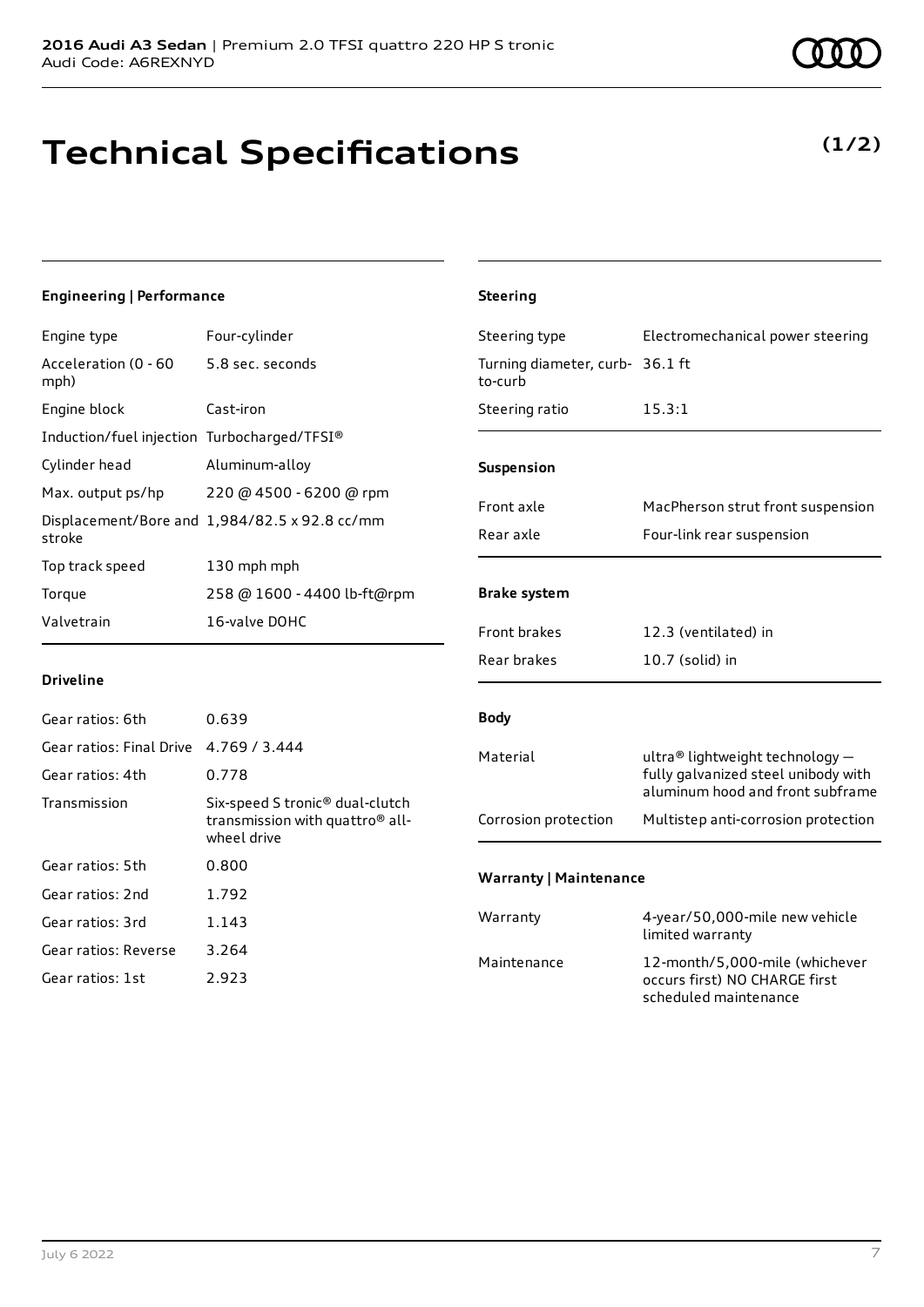### **Technical Specifications**

#### **Exterior Measurements**

| Height                        | 55.7 in  |
|-------------------------------|----------|
| Length                        | 175.4 in |
| Wheelbase                     | 103.8 in |
| Drag coefficient              | 0.30 Cw  |
| Overall width with<br>mirrors | 77.2 in  |
| Track rear                    | 60.1 in  |
| Track front                   | 61.2 in  |
| Curb weight                   | 3,362 lb |

### **Interior measurements**

| Seating capacity                          | 5                 |
|-------------------------------------------|-------------------|
| Shoulder room, rear                       | 53.0 in           |
| Head room with front<br>sunroof           | $36.5$ in         |
| Leg room, rear                            | $35.1$ in         |
| Shoulder room, front                      | 54.8 in           |
| Head room with rear<br>sunroof            | $36.1$ in         |
| Leg room, front                           | 41.2 in           |
| Cargo volume, rear<br>seatbacks up/folded | 10.0 cu ft, cu ft |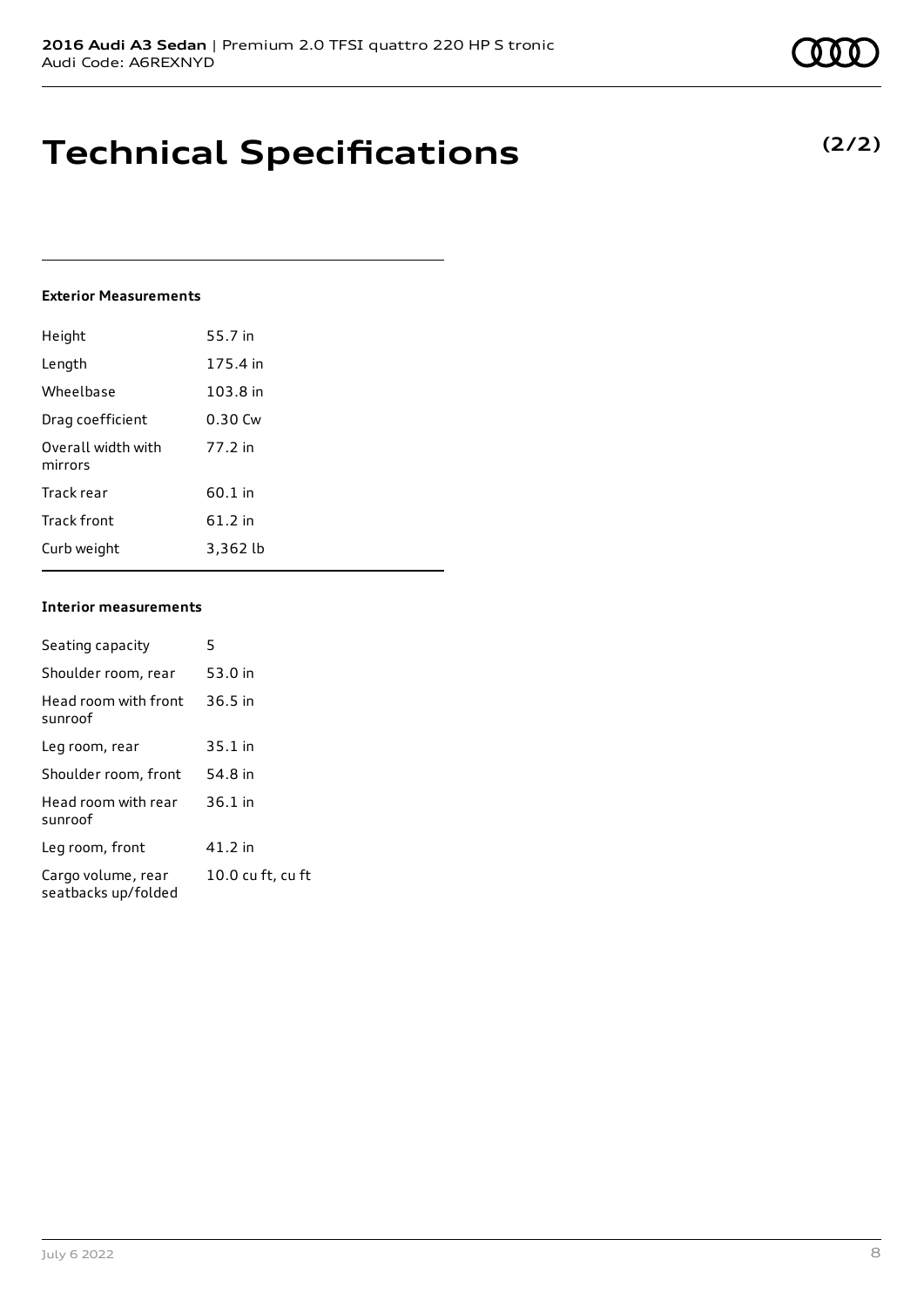

### **Consumption- and emission**

### **Consumption by NEDC**

| urban       | 24 mpg |
|-------------|--------|
| extra-urban | 33 mpg |
| combined    | 27 mpg |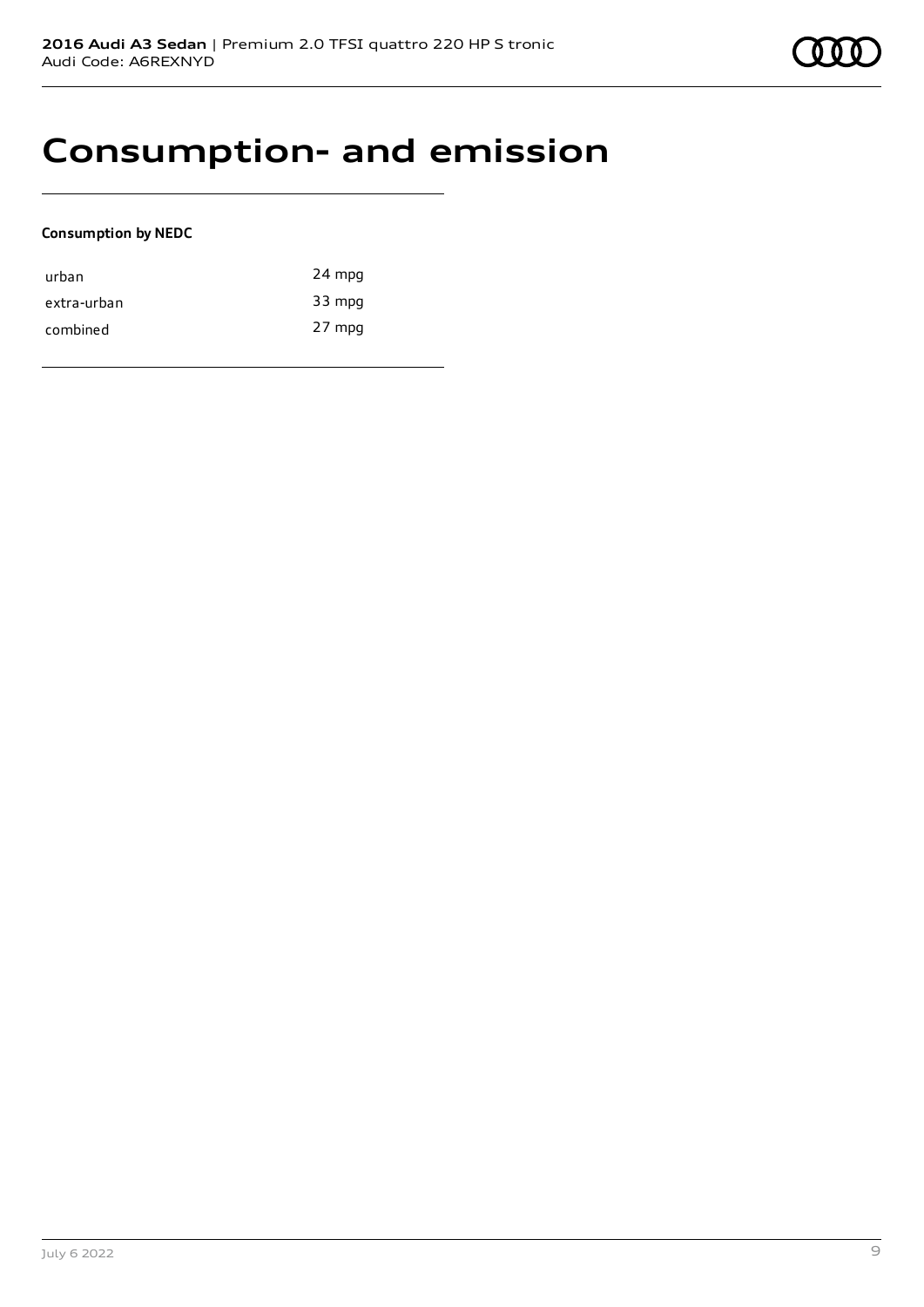

### **Contact**

Dealer **Audi Des Moines**

5190 Merle Hay Road 50131 Johnston IA

Phone: +15152530333 FAX: 5152530518

www: [https://www.audiofdesmoines.com](https://www.audiofdesmoines.com/)